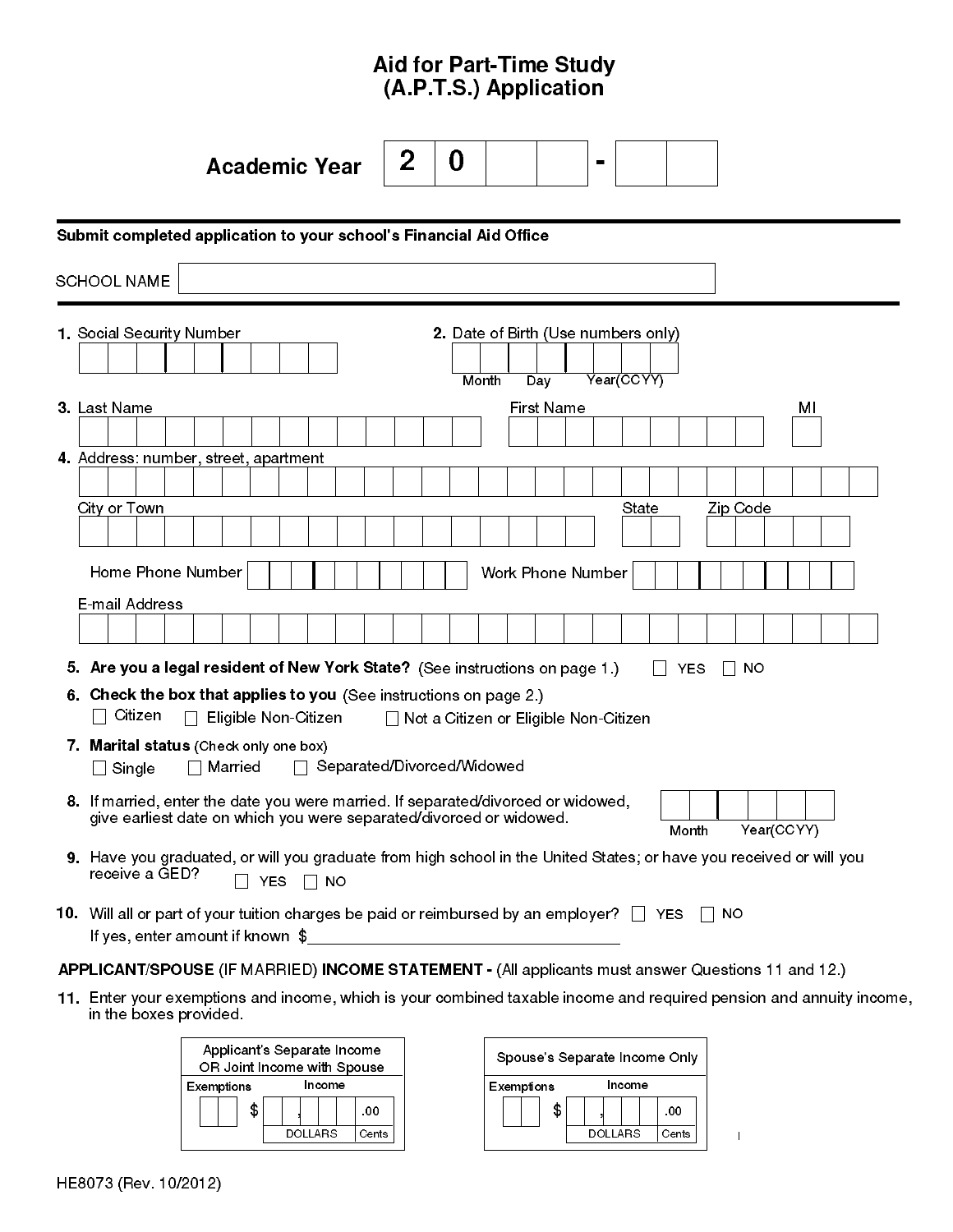- 12. Were you eligible to be claimed or were you claimed as a dependent on your parents' New York State or federal tax return for the previous year?
	- 1 | YES If yes, YOU MUST REPORT PARENTS' INCOME below.
	- $2 \square$  NO If no, read and sign the affirmation on the bottom of this page and if married, your spouse must also sign and enter Social Security number. If you have dependents of your own other than a spouse, check this box.  $\Box$

If you answered "YES" to question 12, that is, you were claimed or were eligible to be claimed as a tax dependent, you must report parental income in question 14. If your parents (stepparents, adoptive parents) filed a tax return as married, you must report total income for both parents.

EXCLUSION OF PARENTS' INCOME - If your parents are divorced, separated, never married or one of your parents 13. is deceased, report in question 14 the income of the parent with whom you lived most in the previous year or who had custody or would have had custody if you were a minor.

TO EXCLUDE THE INCOME OF YOUR FATHER (Stepfather, adoptive father) OR MOTHER (stepmother, adoptive mother) give the reason by checking the appropriate box. Enter the date of death or separation/divorce and enter the amount of support received if separated/divorced. Only one parent's income can be excluded for separation/divorce.



(Noteː Any separation must be by judicial decree or pursuant to an agreement of separation which is filed by a court of competent jurisdiction.)

### 14. ENTER PARENTS' EXEMPTIONS AND INCOME IN THE BOXES PROVIDED.

| Father's Separate Income                 | Mother's Separate Income    | Р |  |         | .00   |  |
|------------------------------------------|-----------------------------|---|--|---------|-------|--|
| $ {\sf OR}$ Joint Income with Mother $ $ |                             | E |  |         | .00   |  |
| Exemptions<br>Income                     | Exemptions<br><b>Income</b> | S |  |         | .00   |  |
| \$<br>.00                                | \$<br>.00                   |   |  |         | .00   |  |
| <b>DOLLARS</b><br>Cents                  | <b>DOLLARS</b><br>Cents     |   |  | DOLLARS | Cents |  |

|              | <b>OFFICE USE ONLY</b> |                |  |  |  |       |  |
|--------------|------------------------|----------------|--|--|--|-------|--|
| A            |                        |                |  |  |  | .00   |  |
| Ρ            |                        |                |  |  |  | .00   |  |
| S            |                        |                |  |  |  | .00   |  |
| $\mathsf{T}$ |                        |                |  |  |  | 00    |  |
|              |                        | <b>DOLLARS</b> |  |  |  | Cents |  |

15. ALL PERSONS WHOSE INCOMES ARE LISTED IN QUESTIONS 11 AND 14 must read and sign the affirmation. AFFIRMATION - I hereby certify that all the information provided by me upon this application is accurate and complete. This information will be accepted for all purposes as the equivalent of an affidavit and, if it contains a false statement, shall subject me to the same penalties for perjury as if I had been duly sworn. I authorize the school to release to Higher Education Services Corporation (HESC) any information requested pertinent to this application. I consent to the verification by HESC of any statement made herein and authorize the NYS Department of Taxation and Finance to release to HESC certified copies of my personal income tax returns. I consent to the release by HESC of such information as may be provided by law or regulation in the course of financial aid program administration.

| Student's Signature          | Date                   |                              |
|------------------------------|------------------------|------------------------------|
|                              | Spouse's<br>SSN        |                              |
| Student's Spouse's Signature | Date                   | First 3 Letters of           |
|                              | Father's<br>SSN        | <b>Father's</b><br>Last Name |
| <b>Father's Signature</b>    | Date                   | First 3 Letters of           |
|                              | Mother's<br><b>SSN</b> | Mother's<br>Last Name        |
| Mother's Signature           | Date                   |                              |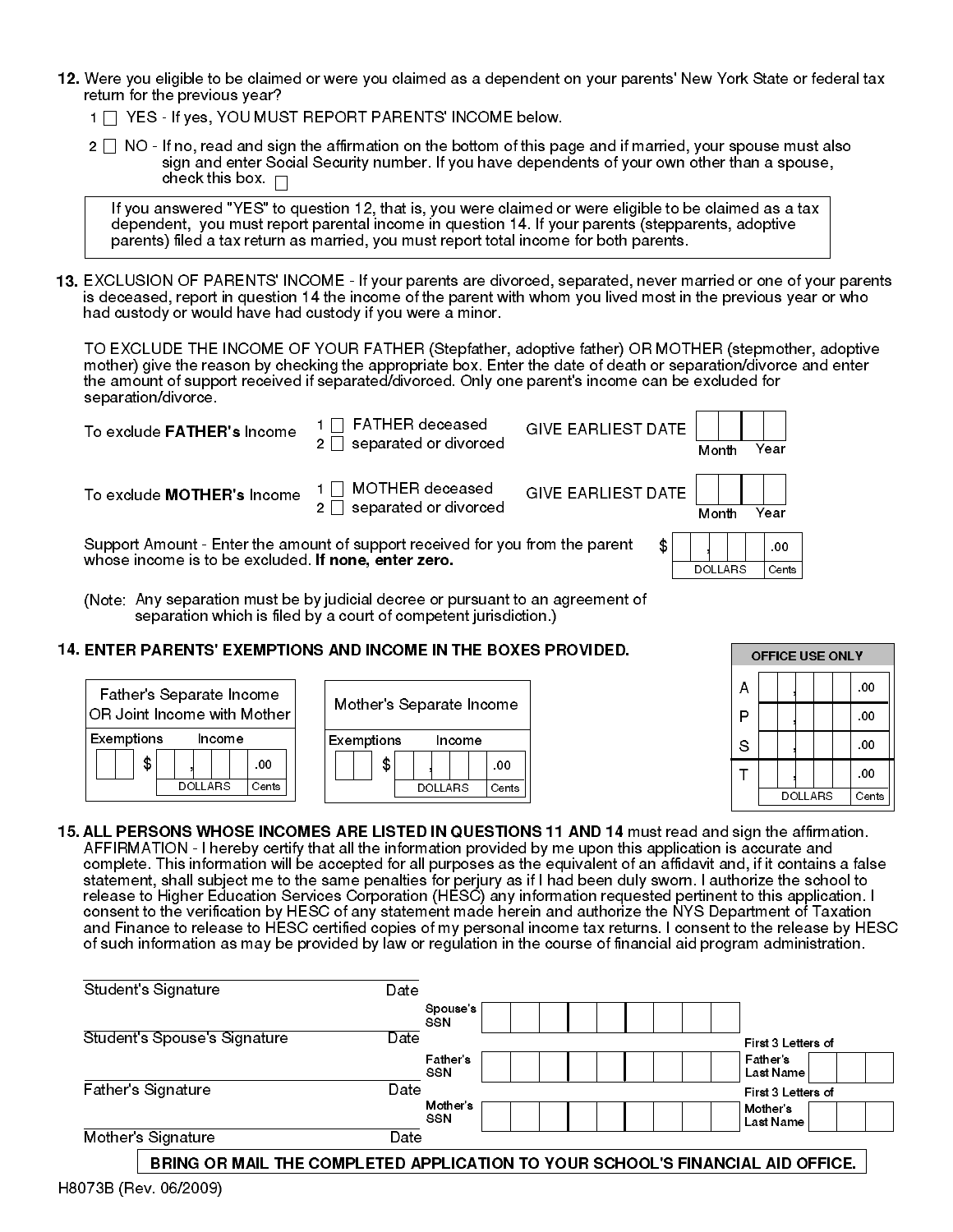## Instructions for Preparing an Application for Aid for Part-Time Study

WHAT IS APTS? The AID FOR PART-TIME STUDY program is a grant program financed by New York State in conjunction<br>with participating educational institutions throughout the state. The program provides up to \$2,000 per year to undergraduate students meet their educational expenses.

- 
- 
- **WHO IS ELIGIBLE FOR APTS?** To be considered for an APTS award, a student must:<br>■ Be a United States citizen or eligible noncitizen<br>■ Be a legal resident of New York State<br>■ Have graduated from a high school in the United ■ Have graduated from a high school in the United States, earned a GED, or passed a federally approved "Ability to<br>Benefit" test as defined by the Commissioner of the State Education Department<br>■ Be enrolled as a part-tim
- 
- 
- of two full years of payment of state-sponsored student financial aid ■ Be in good academic standing; Have achieved at of two full years of payment of state-sponsored st<br>■ Be charged at least \$100 tuition per year ...
- 
- Be charged at least :<br>■ Not have exhausted<br>■ Not be in default on Not have exhausted Tuition Assistance Program (TAP) eligibility
- Not have exhausted Tuition Assistance Program (TAP) eligibility<br>■ Not be in default on a Federal or State student loan or on any repayment of state awards<br>■ Meet income eligibility limitations
- 

WHAT ARE THE INCOME LIMITS? Income means the taxable income as taken from the New York State income tax<br>return plus any state, local or federal pension and annuity income, if applicable.

- 
- If you were claimed as a tax dependent by your parents, family income (i.e., taxable income of student and parents)<br>cannot exceed \$50,550.<br>If you were not eligible to be claimed as a tax dependent by your parents, income (
- your own other than yourself and/or your spouse, income (i.e., taxable income of student and spouse) cannot exceed<br>\$50,550.

### HOW DOES A STUDENT APPLY FOR AID FOR PART-TIME STUDY? Complete the application using these instructions. Mail or bring the completed application to your school's financial aid office. Do not return the application to Higher Education Services Corp. This will delay consideration of your application.

Read the instructions before making any entries. If you need further help, or if you need clarification of a particular issue, contact your Financial Aid Officer.

1-4. SOCIAL SECURITY NUMBER, DATE OF BIRTH, NAME, ADDRESS, EMAIL ADDRESS. Enter all the information requested.

- NEW YORK STATE RESIDENT. Check YES if any of the following apply to you...
	- you now reside in New York State AND will be an undergraduate AND you lived in New York State for the last 2 terms of high school, or
	- you were a legal resident when you entered military service, Vista or Peace Corps AND have reestablished New York State residency within 6 months after release from such service, or
	- you have resided in New York State for at least 12 months immediately preceding the first term for which you are seeking aid AND have established domicile (permanent residence) in New York State.
	- on full-time active duty in New York State, the residency requirement is waived effective with the 2005-06 If the student is a member of the armed forces who is not a legal resident of New York State but who is stationed
	- academic year. To qualify for the waiver, the student must submit official documentation confirming full-time active duty status and duty station.
- tull-time duty status and duty station of the member of the armed forces and the student's status as spouse or<br>■ Check NO if... Check NO if... - York State but who is stationed on full-time active duty in New York State , the residency requirement is waived If the student is the spouse or dependent of a member of the armed forces who is not a legal resident of New effective with the 2005-06 academic year. The student must submit official documentation confirming both dependent of that person.
- - you are financially dependent on your parents and neither of them is a New York State resident, or
	- your parents are separated or divorced and the parent with whom you are living is not a New York State resident, or
	- you reside in New York State for the sole purpose of attending college, or
	- none of the above conditions apply to you.
- 6. UNITED STATES CITIZENSHIP OR ALTERNATE REQUIREMENTS. Check the box that applies to you. You must check one of the three boxes. Proof of your status may be required.